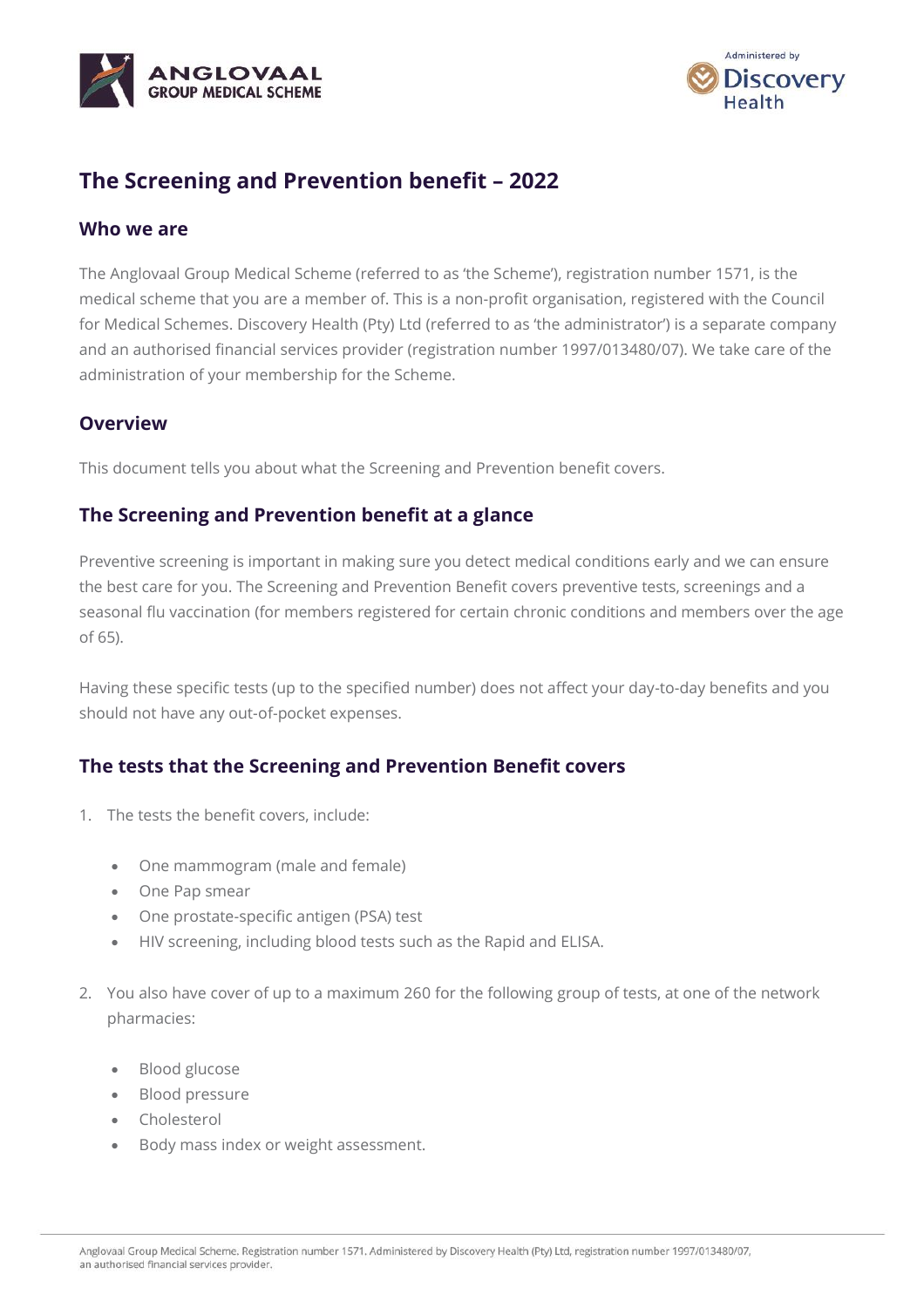



- 3. You qualify for one seasonal flu vaccination each year if you are over the age of 65 or are registered for one of the below chronic conditions:
	- Asthma
	- **Bronchiectasis**
	- Cardiac failure
	- Cardiomyopathy
	- Chronic obstructive pulmonary disease (COPD)
	- Chronic renal disease
	- Coronary artery disease
	- Diabetes (Types 1 and 2)
	- HIV.

## **How to get the most out of the benefits available to you**

You must have all of the tests done at the same time at a pharmacy in the Discovery Wellness Network to receive the cover of up to a maximum of R260. The pharmacy will send the claim to Anglovaal Group Medical Scheme. If you choose to have the tests done at any other provider, or at different times, the costs of the tests will be paid from your day-today benefits, if available.

You can choose where to have your screening tests. However, if you choose to see a healthcare provider who is not part of our designated service provider network, you will be responsible to pay any shortfall on the accounts.

## **What this benefit may expose you to**

The preventive tests, including the mammogram, Pap smear, prostate specific antigen and HIV tests are paid up to the Scheme Rate. You may be responsible for any shortfall if the healthcare provider charges more than the Scheme Rate.

The Screening and Prevention benefit does not cover the cost of any related consultations. Consultations are covered from the available funds in your day-to-day benefits.

The Screening and Prevention benefit covers the seasonal flu vaccines for members over the age of 65 and members registered for the specified chronic conditions only. Members who do not meet these criteria can still have flu vaccinations and these will be covered from the balance available in the Medical Savings Account. This applies only to the seasonal flu vaccination and currently does not include any vaccinations for swine flu as there is currently no vaccine available in South Africa for the H1N1 virus.

The Screening and Prevention benefit covers one of each type of test in a year with the exception of HIV blood tests, which are unlimited. Further tests will be paid from your available day-to-day benefits.